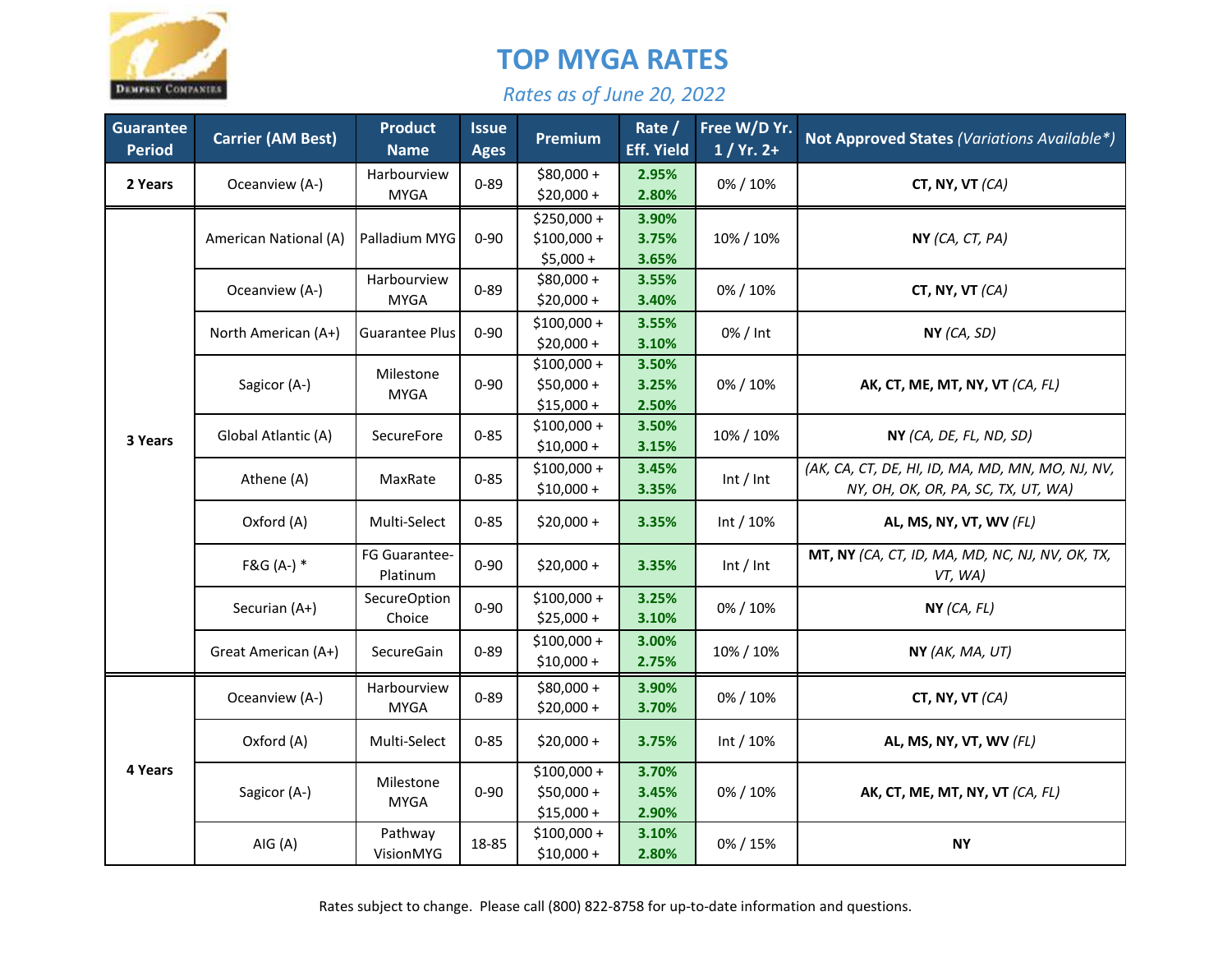| Guarantee<br><b>Period</b> | <b>Carrier (AM Best)</b>                      | <b>Product</b><br><b>Name</b>                    | <b>Issue</b><br><b>Ages</b> | Premium                     | Rate /<br><b>Eff. Yield</b> | Free W/D Yr.<br>$1/ Yr. 2+$ | Not Approved States (Variations Available*)                |
|----------------------------|-----------------------------------------------|--------------------------------------------------|-----------------------------|-----------------------------|-----------------------------|-----------------------------|------------------------------------------------------------|
|                            | Athene (A)                                    | MaxRate                                          | $0 - 83$                    | $$100,000 +$                | 4.00%                       |                             | (AK, CA, CT, DE, HI, ID, MA, MD, MN, MO, NJ, NV,           |
|                            |                                               |                                                  |                             | $$10,000+$                  | 3.75%                       | Int / Int                   | NY, OH, OK, OR, PA, SC, TX, UT, WA)                        |
|                            |                                               |                                                  | $0 - 90$<br>$0 - 89$        | $$250,000+$                 | 3.95%                       | 10% / 10%                   |                                                            |
|                            | American National (A)<br>Oceanview (A-)       | Palladium MYG<br>Harbourview<br><b>MYGA</b>      |                             | $$100,000 +$                | 3.80%                       |                             | (CA, CT, NY, PA)                                           |
|                            |                                               |                                                  |                             | $$5,000 +$                  | 3.70%                       |                             |                                                            |
|                            |                                               |                                                  |                             | $$80,000 +$                 | 3.85%                       | 0% / 10%                    | CT, NY, VT (CA)                                            |
|                            |                                               |                                                  |                             | $$20,000+$                  | 3.65%                       |                             |                                                            |
|                            |                                               | Milestone                                        | $0 - 90$                    | $$100,000 +$<br>\$50,000+   | 3.85%<br>3.60%              | 0% / 10%                    |                                                            |
|                            | Sagicor (A-)                                  | <b>MYGA</b>                                      |                             | $$15,000 +$                 | 3.15%                       |                             | <b>AK, CT, ME, MT, NY, VT</b> ( <i>CA, FL</i> )            |
|                            |                                               | SecureFore                                       | $0 - 85$                    | $$100,000 +$                | 3.85%                       | 10% / 10%                   |                                                            |
|                            | Global Atlantic (A)                           |                                                  |                             | $$10,000 +$                 | 3.55%                       |                             | NY (CA, DE, FL, ND, SD)                                    |
| 5 Years                    |                                               | <b>Guarantee Plus</b>                            | $0 - 90$                    | $$100,000 +$                | 3.75%                       | 0% / Int                    | NY (CA, SD)                                                |
|                            | North American (A+)                           |                                                  |                             | $$20,000 +$                 | 3.50%                       |                             |                                                            |
|                            | Oxford (A)                                    | Multi-Select                                     | $0 - 85$                    | $$20,000+$                  | 3.70%                       | Int / 10%                   | AL, MS, NY, VT, WV (FL)                                    |
|                            | F&G (A-) *                                    | FG Guarantee-<br>Platinum                        | $0 - 90$                    | $$20,000+$                  | 3.70%                       | Int / Int                   | MT, NY (CA, CT, ID, MA, MD, NC, NJ, NV, OK, TX,<br>VT, WA) |
|                            | Lincoln Financial (A+)<br>Great American (A+) | MYGuarantee<br>Plus<br>SecureGain                | $0 - 85$                    | $$100,000 +$                | 3.45%                       | 10% / 10%                   | CA, NY (FL, MA)                                            |
|                            |                                               |                                                  |                             | $$10,000 +$<br>$$100,000 +$ | 3.25%                       |                             |                                                            |
|                            |                                               |                                                  | $0 - 89$                    | $$10,000 +$                 | 3.40%<br>3.25%              | 10% / 10%                   | NY (CT, IN, MA, MN, MO, OH)                                |
|                            | AIG (A)                                       | Pathway                                          |                             | $$100,000 +$                | 3.35%                       |                             | (NY-SolutionsMYG)                                          |
|                            |                                               | VisionMYG                                        | 18-85                       | $$10,000 +$                 | 3.05%                       | 0% / 15%                    |                                                            |
|                            | Securian (A+)                                 | SecureOption<br>Choice                           | $0 - 90$                    | $$100,000 +$                | 3.25%                       | 0% / 10%                    | NY (CA, FL)                                                |
|                            |                                               |                                                  |                             | $$25,000 +$                 | 3.10%                       |                             |                                                            |
|                            | Oceanview (A-)                                | Harbourview                                      | $0 - 89$                    | $$80,000 +$                 | 4.15%                       | 0% / 10%                    | CT, NY, VT (CA)                                            |
| 6 Years                    |                                               |                                                  |                             | $$20,000 +$                 | 3.95%                       |                             |                                                            |
|                            | Oxford (A)                                    | Multi-Select                                     | $0 - 85$                    | $$20,000 +$                 | 4.05%                       | Int $/10%$                  | AL, MS, NY, VT, WV (FL)                                    |
|                            | American National (A)                         | Palladium MYG                                    | $0 - 90$                    | $$250,000+$                 | 3.95%                       | 10% / 10%                   |                                                            |
|                            |                                               |                                                  |                             | $$100,000 +$                | 3.80%                       |                             | (CA, CT, NY, PA)                                           |
|                            |                                               |                                                  |                             | $$5,000+$                   | 3.70%                       |                             |                                                            |
|                            | Sagicor (A-)<br>AIG (A)                       | Milestone<br><b>MYGA</b><br>Pathway<br>VisionMYG | $0 - 90$<br>18-85           | $$100,000 +$                | 3.85%                       | 0% / 10%<br>0% / 15%        |                                                            |
|                            |                                               |                                                  |                             | $$50,000 +$                 | 3.65%                       |                             | <b>AK, CT, ME, MT, NY, VT</b> ( <i>CA, FL</i> )            |
|                            |                                               |                                                  |                             | $$15,000 +$                 | 3.30%                       |                             |                                                            |
|                            |                                               |                                                  |                             | $$100,000 +$                | 3.35%                       |                             | (NY-SolutionsMYG)                                          |
|                            |                                               |                                                  |                             | $$10,000 +$                 | 3.05%                       |                             |                                                            |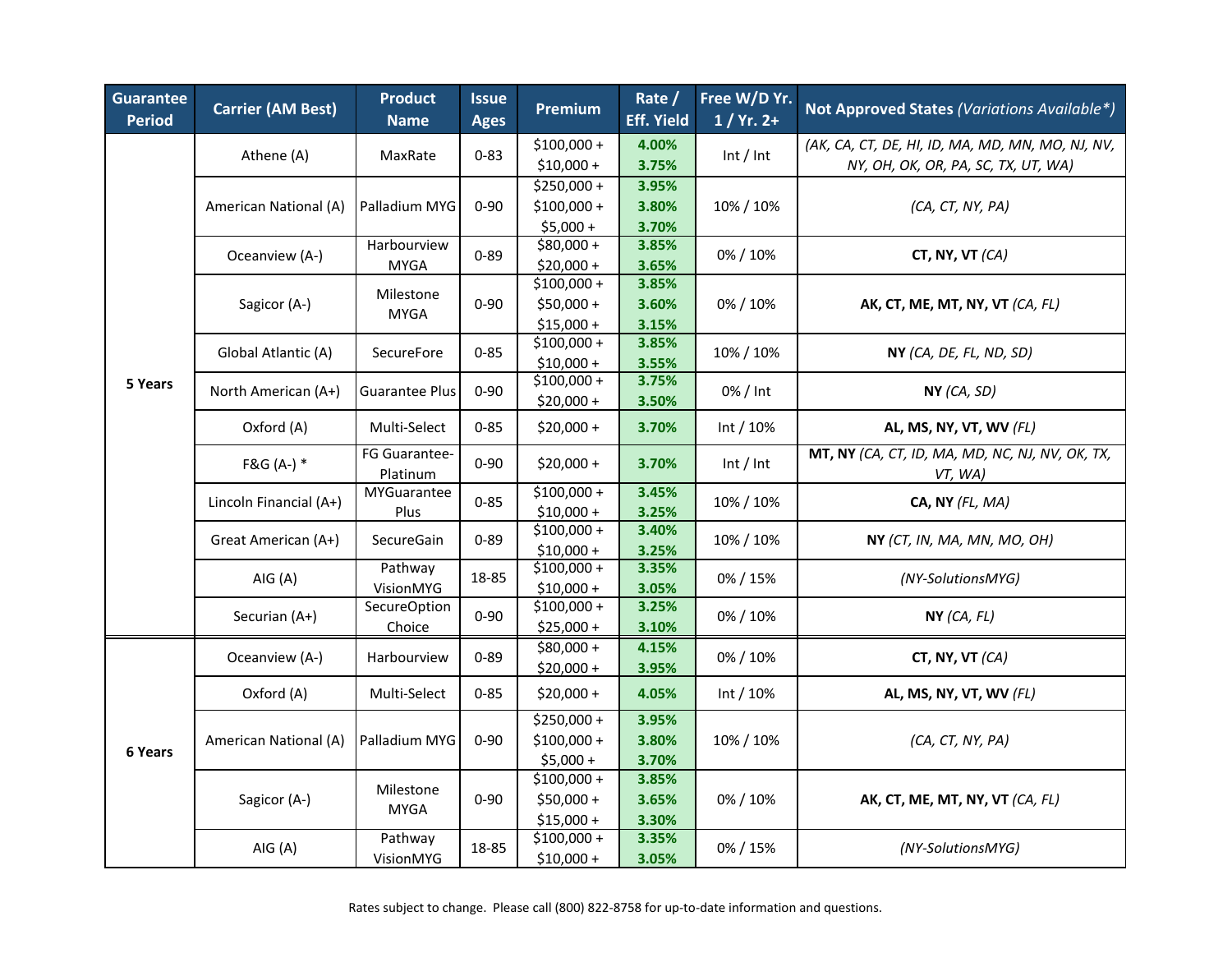| Guarantee<br><b>Period</b> | <b>Carrier (AM Best)</b> | <b>Product</b><br><b>Name</b> | <b>Issue</b><br><b>Ages</b> | Premium                                   | Rate /<br><b>Eff. Yield</b> | Free W/D Yr.<br>$1/ Yr. 2+$ | Not Approved States (Variations Available*)                                             |
|----------------------------|--------------------------|-------------------------------|-----------------------------|-------------------------------------------|-----------------------------|-----------------------------|-----------------------------------------------------------------------------------------|
|                            | Athene (A)               | MaxRate                       | $0 - 83$                    | $$100,000 +$<br>$$10,000+$                | 4.25%<br>4.00%              | Int / Int                   | (AK, CA, CT, DE, HI, ID, MA, MD, MN, MO, NJ, NV,<br>NY, OH, OK, OR, PA, SC, TX, UT, WA) |
|                            | American National (A)    | Palladium MYG                 | $0 - 90$                    | \$250,000 +<br>$$100,000 +$<br>$$5,000 +$ | 3.95%<br>3.80%<br>3.70%     | 10% / 10%                   | (CA, CT, NY, PA)                                                                        |
|                            | Oxford (A)               | Multi-Select                  | $0 - 85$                    | $$20,000+$                                | 3.90%                       | Int / 10%                   | AL, MS, NY, VT, WV (FL)                                                                 |
| 7 Years                    | Oceanview (A-)           | Harbourview                   | $0 - 89$                    | $$80,000 +$<br>$$20,000+$                 | 3.90%<br>3.70%              | 0% / 10%                    | CT, NY, VT $(CA)$                                                                       |
|                            | North American (A+)      | <b>Guarantee Plus</b>         | $0 - 90$                    | $$100,000 +$<br>$$20,000+$                | 3.90%<br>3.60%              | 0% / Int                    | CA, FL, NY (SD)                                                                         |
|                            | Sagicor (A-)             | Milestone<br><b>MYGA</b>      | $0 - 90$                    | \$100,000+<br>$$50,000 +$<br>$$15,000 +$  | 3.85%<br>3.70%<br>3.35%     | 0%/10%                      | AK, CT, ME, MT, NY, VT (CA, FL)                                                         |
|                            | $F&G(A-)$ *              | FG Guarantee-<br>Platinum     | $0 - 90$                    | $$20,000 +$                               | 3.75%                       | Int / Int                   | MT, NY (CA, CT, ID, MA, MD, NC, NJ, NV, OK, TX,<br>VT, WA)                              |
|                            | Lincoln Financial (A+)   | MYGuarantee<br>Plus           | $0 - 85$                    | $$100,000 +$<br>$$10,000 +$               | 3.45%<br>3.25%              | 10% / 10%                   | CA, NY (FL, MA)                                                                         |
|                            | Great American (A+)      | SecureGain                    | $0 - 89$                    | $$100,000 +$<br>$$10,000 +$               | 3.44%<br>3.29%              | 10% / 10%                   | NY (CT, IN, MA, MN, MO, OH)                                                             |
|                            | Securian (A+)            | SecureOption<br>Choice        | $0 - 90$                    | $$100,000 +$<br>$$25,000 +$               | 3.35%<br>3.20%              | 0% / 10%                    | NY(CA, FL)                                                                              |
|                            | AIG(A)                   | Pathway<br>VisionMYG          | 18-85                       | $$100,000 +$<br>$$10,000 +$               | 3.35%<br>3.05%              | 0% / 15%                    | (NY-SolutionsMYG)                                                                       |
| 8 Years                    | Oxford (A)               | Multi-Select                  | $0 - 85$                    | $$20,000+$                                | 4.15%                       | Int $/10%$                  | AL, MS, NY, VT, WV (FL)                                                                 |
|                            | American National (A)    | Palladium MYG                 | $0 - 90$                    | \$250,000 +<br>$$100,000 +$<br>$$5,000 +$ | 3.95%<br>3.80%<br>3.70%     | 10% / 10%                   | NY (CA, CT, PA)                                                                         |
| 9 Years                    | Oxford (A)               | Multi-Select                  | $0 - 85$                    | $$20,000 +$                               | 4.00%                       | Int $/ 10%$                 | AL, MS, NY, VT, WV (FL)                                                                 |
|                            | American National (A)    | Palladium MYG                 | $0 - 90$                    | \$250,000 +<br>$$100,000 +$<br>$$5,000 +$ | 3.95%<br>3.80%<br>3.70%     | 10% / 10%                   | NY (CA, CT, PA)                                                                         |
|                            | Securian (A+)            | <b>SecureOption</b><br>Choice | $0 - 90$                    | $$100,000 +$<br>$$25,000 +$               | 3.50%<br>3.35%              | 0% / 10%                    | NY(CA, FL)                                                                              |